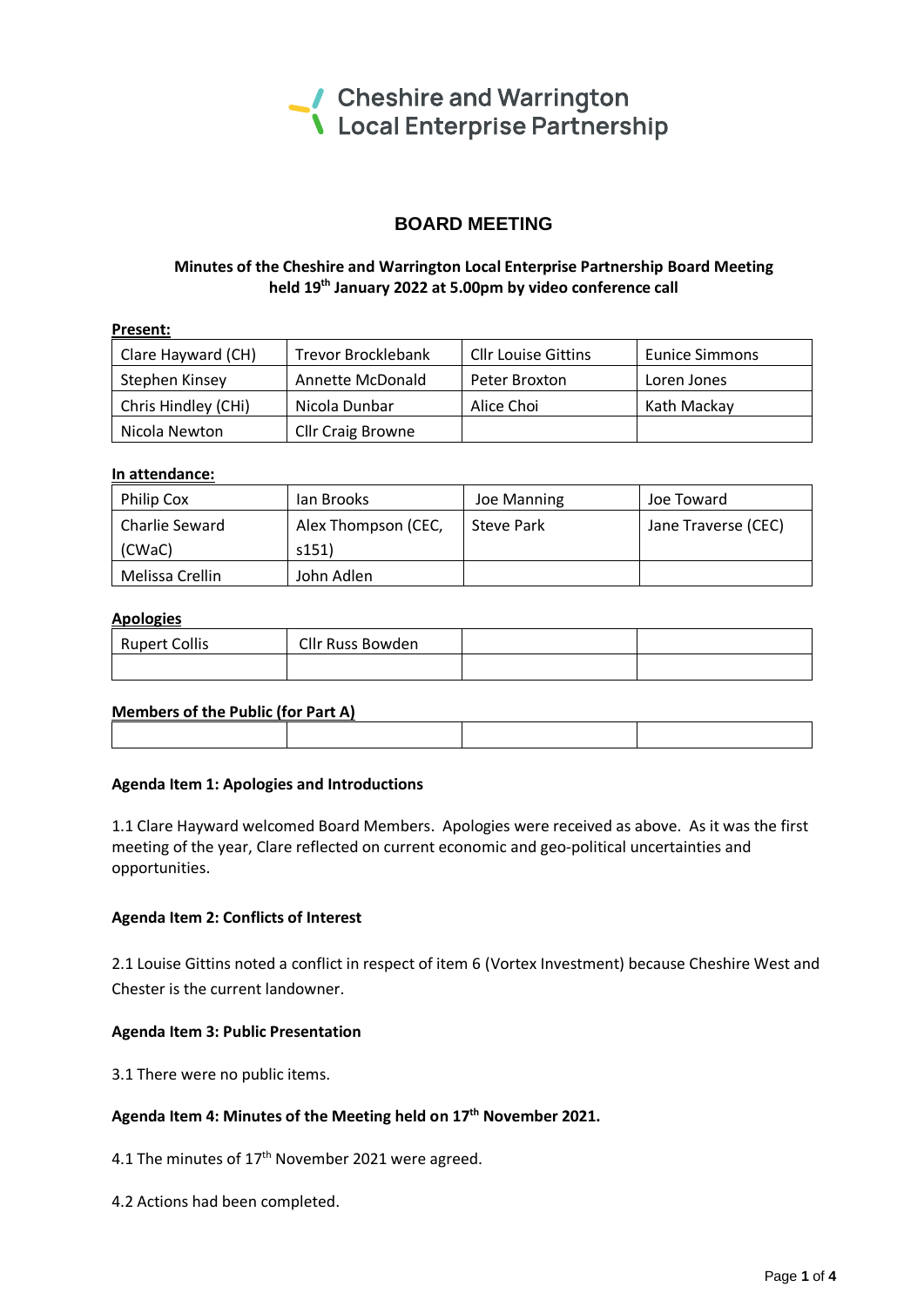# **Agenda Item 5: Board Sub-committee Reports**

5.1 Business Growth Board. A focussed slot was provided to AC, who reflected on the high level of Growth Hub activity in 2021. Over 1000 businesses had been contacted directly by the Growth Hub and over 500 businesses were supported by LEP grants. The strengthening of relationships with businesses is providing significant intelligence for policy makers to address ongoing economic challenges. The close co-operation with Marketing Cheshire has particularly assisted gathering data about the leisure and hospitality sectors. Disappointment was expressed that the Peer Networks programme will not be extended into 2022-23, and the committee will discuss with the Growth Hub whether some form of sharing and networking can be developed as a legacy. The Covid trading restrictions impacted on business but is not the only challenge. Labour shortages, absenteeism, rising prices especially energy, and the additional administrative burden following Brexit are all having to be addressed.

5.2 AC outlined the strategic aims and priorities for the Growth Hub and agreed to share the presentation with the board. Board members suggested creating resource packs for businesses e.g., for sustainability, continuing to develop intelligence in respect of inward investment opportunities, and assisting find opportunities for greater inclusivity.

### ACTION: AC

5.2 Employers Skills Board. KM reported on the successful bid for an Institute of Technology led by Cheshire College South and West, but which reflected a strong collaborative effort across the subregion. In addition, the Skills report is being refreshed and the sub-region is putting together a bid for DfE for training "Boot Camp" funding.

5.3 Growth Corridors Board. PB said that investment opportunities are coming forward to the subboard, beginning with the Vortex proposal to be discussed later. It is expected that the sub-board will assess two further business cases in the coming months.

5.4 Performance and Investment Committee. CHi said that P&I will be reviewing the Vortex business case and taking update presentations from the Medicines Discovery Catapult and Smartgrid (Pure Leapfrog) at its next meeting.

5.5 Finance and Audit Committee. CHi reported that F&A had made detailed review of the LEP financial position at its meeting in December and provided the board with assurances regarding solvency ahead of the budget paper to be discussed later in the meeting.

5.6 Local Transport Board. AM updated the board on several critical projects for the sub-region including HS2 and TfN and the perceived limitations for the sub-region of the Integrated Rail Plan. The withdrawal of funding from the East West high-speed projects will cause a bottleneck at Huddersfield diminishing the potential benefits of the scheme. CH proposed that AM share a list of current projects. ACTION: AM

### **Agenda Item 6: EZ Growth Corridor – Vortex Investment Proposal**

6.1 JA presented the key elements of an investment proposal, Vortex Business Park at Ellesmere Port. This had been brought to the full board, following recommendation by the Growth Corridors Board, because of the investment grant value, but still required a review by P&I committee, which would happen next week.

6.2 In summary a grant has been requested up to £3.8M was towards an investment of ca £25M and expected to yield additional business rates of £382k p.a. to repay the loan. The remaining funding is being raised either from the Evergreen Fund or the private company developer. Assessment and evaluation to date supports the transaction with some conditions, which were set out by JA. JA was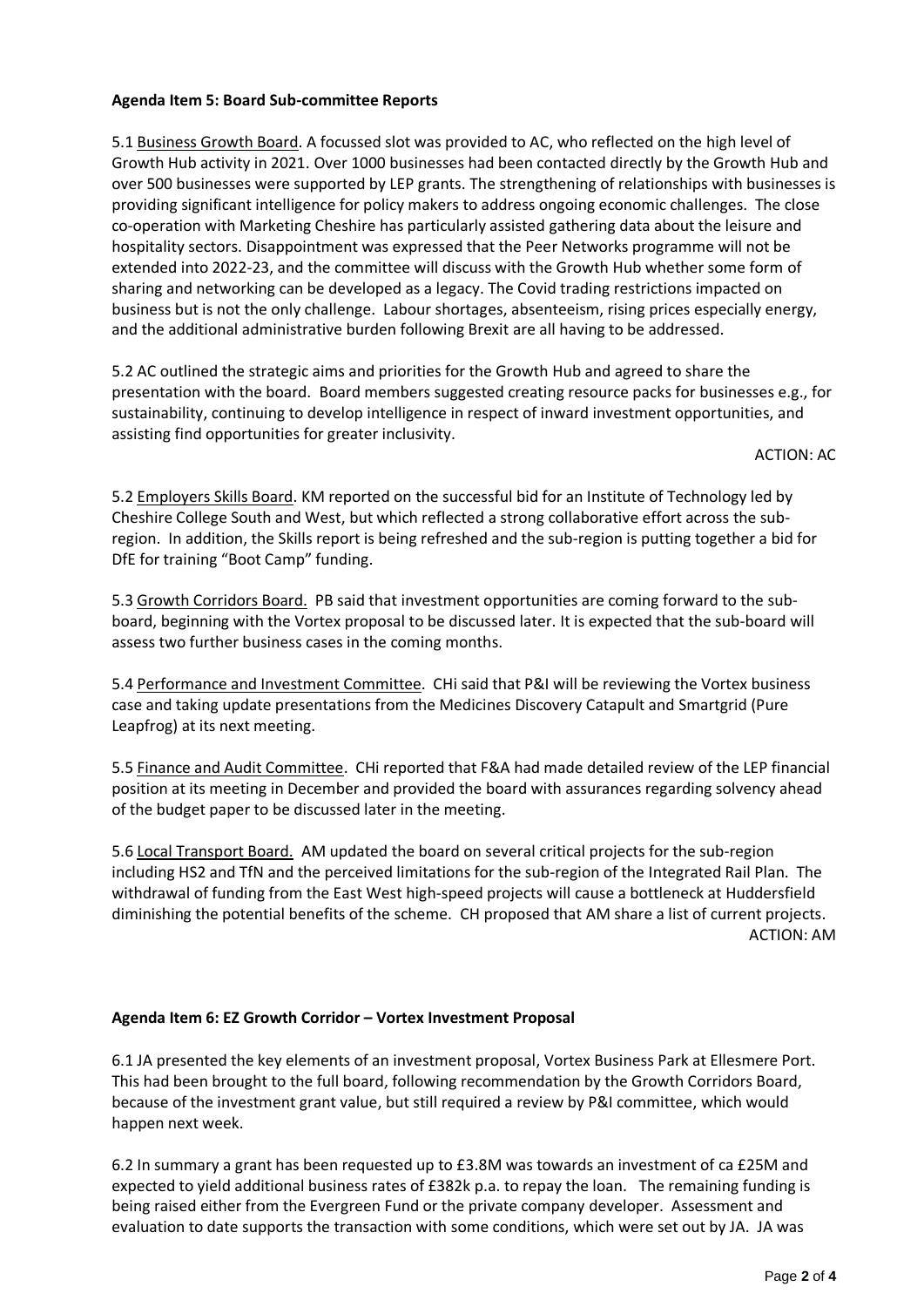requested to challenge the expected yield for the developer which board members felt was high in current market conditions. If this could be achieved, the payback, estimated at 18 years, which was at the "long" end of our acceptable range would shorten, thereby reducing risks associated with the project.

6.3 ND asked how grant proposals were taking into account and embedding social value. CS offered to discuss CWaC's approach with JA to ensure consideration was given to social value.

ACTION CS/JA

6.4 Subject to no material issues being raised at P&I, the board approved the project and delegated authority to the chair of the Growth Corridors Board to execute investment documentation.

# **Agenda Item 7: Chief Executive's Report**

7.1. Report was taken as read. Much of the report had been covered by earlier items. However, PC mentioned the Convention of the North conference on  $8<sup>th</sup>$  February, at which Michael Gove is expected as a keynote speaker. There is optimism he may discuss the anticipated publication of the Levelling Up White Paper. Stakeholders are currently planning the programme of events. Places at the event will be very limited.

7.2 PC also highlighted the annual review due to be held on 4<sup>th</sup> February between the Cities and Local Growth Unit and the LEP. Ratings for Governance, Strategy and Delivery have been simplified to either "Met" or "Unmet" and base on submissions already provided, we have been told we have "Met" the criteria. We are, however, providing a supplementary note to express how much further we feel C&W has achieved.

### **Agenda Item 8: Discussion Forum**

8.1 IB presented a paper with a list of possible topics for the board discussion meetings during 2022. The proposals were accepted with an understanding that they might need to be amended depending on priorities. As the first subject is the SIGC plan, it was proposed to invite the joint chairs, Sam Corcoran and Robert Davis.

ACTION: PC to extend invitation

8.2 The board also supported the idea of resurrecting a board "Away-day" in September.

ACTION: IB to progress

# **Agenda Item 9: A.o.B.**

9.1 None.

### **Agenda Item 11: Date and Time of Next Meetings:**

Board Discussion Forum: 16<sup>th</sup> February 2022, 5:00pm-7:00pm (Virtual - MS Teams) Board Meeting: 16<sup>th</sup> March 2022, 4:30pm – 6:30pm in person (details to follow)

Part B Continued on separate page.